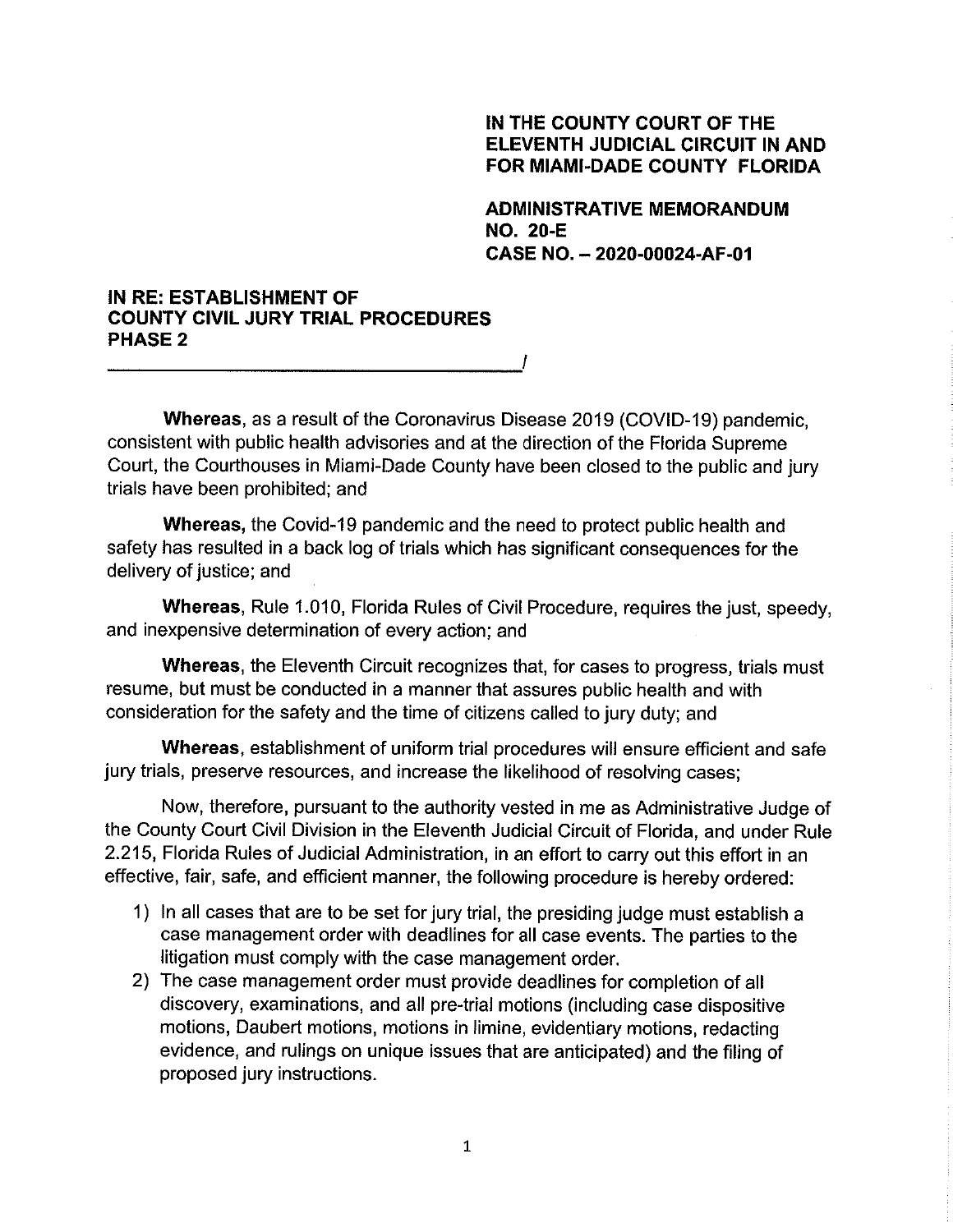- 3) No later than 15 days prior to the trial date, a pre-trial conference must be held. At this conference, all motions shall be heard and ruled upon, draft jury instructions must be completed, and witness and exhibit lists must be completed.
- 4) At the conclusion of the pre-trial conference, the parties and the court must certify the following:
	- a. The case is at issue.
	- b. All discovery is completed.
	- c. All dispositive motions have been filed, heard, and ruled upon.
	- d. All pre-trial motions have been filed, heard, and ruled upon.
	- e. Jury instructions have been filed, argued, and the form and content of jury instructions are finalized (to the extent possible) by the court.
	- f. Exhibits have been exchanged, pre-marked, and stipulated where appropriate.
	- g. Witness lists have been exchanged, and all witnesses are available and secured for trial. THE TRIAL PERIOD SHALL BE EITHER 1 or 2 weeks. AS DETERMINED BY THE TRIAL JUDGE. CERTIFICATION OF READINESS REQUIRES THE PARTIES, ATTORNEYS, AND WITNESSES TO BE AVAILABLE FOR THE ENTIRE TRIAL PERIOD.
	- h. An estimated length of trial from commencement through charging the jury, stated as a number of hours.
- 5) Upon completion of (4) above, the attached Certification of Trial Readiness shall be signed by all parties and the presiding Judge. That certification shall be sent to the Administrative Judge for the County Civil Division no less than 14 days prior to the scheduled trial date.
- 6) After filing the Certification of Trial Readiness, the presiding judge shall enter an order placing the case on inactive status. No further discovery, hearings, or other events shall occur on the case until it proceeds to trial. Delay of the case due to any circumstance shall not alter the stay.
- 7) If the number of cases proceeding to trial exceeds capacity, the cases shall be tried in an order to be determined by the Administrative Judge for the County Civil Division or her designee. Parties may be called to appear for trial on 3 hours notice.

THIS ADMINISTRATIVE MEMORANDUM shall be *strictly* complied with. These efforts reflect a need to safely and efficiently bring cases to trial or otherwise to their conclusion during in pandemic conditions. The outlined procedures shall take effect on October 1<sup>st</sup>, 2020 and shall remain in effect until further notice.

Done and Ordered in Chambers at Miami-Dade County, Florida, on Oct. 1, 2020.

**JUDGE LINDA SINGER STEIN ADMINISTRATIVE JUDGE COUNTY COURT CIVIL DIVISION**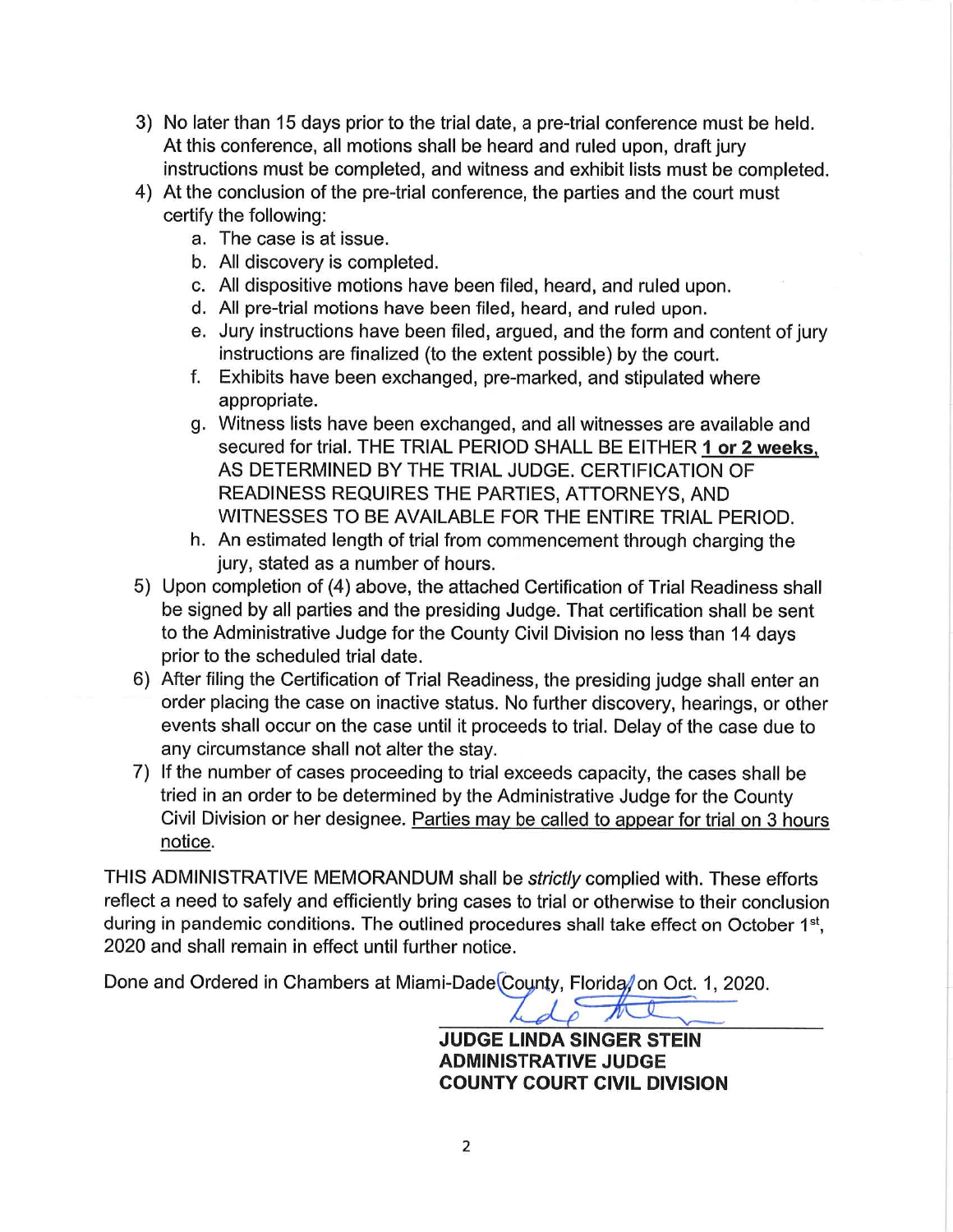### **IN THE COUNTY COURT OF THE ELEVENTH JUDICIAL CIRCUIT IN AND FOR MIAMI-DADE COUNTY FLORIDA**

## **COUNTY CIVIL DIVISION**

**CASE NO.:**

**Plaintiff,**

**vs.**

**Defendant.**

# **JURY TRIAL READINESS CERTIFICATION**

The Parties certify that this case is ready for trial and represent that the items below are complete:

[ ] Fact discovery and examinations

**\_\_\_\_\_\_\_\_\_\_\_\_\_\_\_\_\_\_\_\_\_\_\_\_\_\_/**

- [ ] Expert discovery
- [ ] All substantive and dispositive motions have been filed, heard and ruled upon.
- [ ] All pretrial motions, including all motions in limine and all evidentiary motions have been filed, heard, and ruled upon.
- [ ] All unique or complex legal issues have been raised and ruled on.
- [ ] Jury instructions have been filed, argument heard, and the form and content of jury instructions has been finalized by the Court and are attached to this Jury Trial Readiness Certification form.
- [ ] Exhibits have been exchanged, pre-marked, and uploaded.
- [ ] Mediation has occurred if Court ordered, and an impasse declared, or settlement negotiations have been unsuccessful.
- [ ] Witness lists have been exchanged and all witnesses are available and secured for trial. All witnesses are available for the entire trial period and understand they must be available on one hour notice.

Parties request the matter be set for jury trial. Further, the parties to the litigation:

a. Estimate that the entire trial will take hours. Parties must include in this calculation the amount of time needed for opening and closing statements, witness testimony, legal argument, directed verdict motions, delivery of jury instructions, and other instructions.